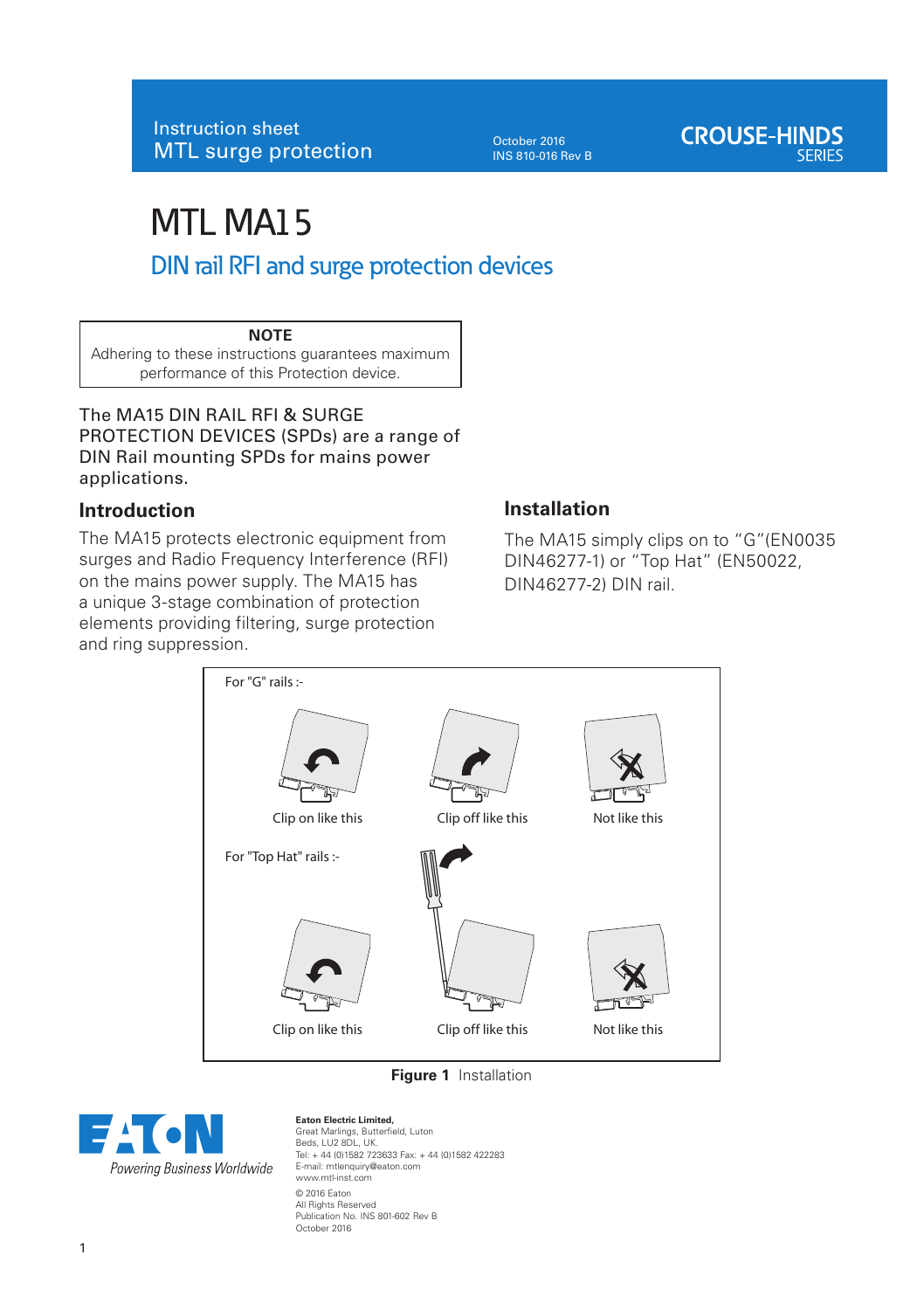MTL MA15 DIN rail RFI and surge protection devices October 2016

## **Construction**

The casing of the MA15 has screw-clamp terminals for input and output connections. The maximum allowable wire cross section for the terminals is #10 AWG (2.5mm2)

## **Connection**

The MA15 may be installed in series with the load or, if the load current exceeds 15A, it may be installed in parallel.

## **Series connection**

Connect the incoming mains (LNG) to the "UNPROTECTED" side of the MA15 device, as indicated on the product labeling. The protected equipment is connected to the "PROTECTED" side.

## **Parallel connection**

Connect the incoming mains supply or equipment power (LNG) to the "UNPROTECTED" side of the MA15 device, as indicated on the product labeling. This will install the SPD in parallel with the supply and it will not be subjected to any load current. Install 15A overcurrent protection (fuse or circuit breaker) in the LINE wire.

The Live wire must be connected to the "L" terminal and the Neutral wire must be connected to the "N" terminal of the MA15. If two core cable without an integral earth wire is being used, then for full protection, the earth "E" terminal should be bonded to a suitable system earth point.

## **NOTE**

A fuse or circuit breaker must be inserted in the mains input side of the incoming supply. Rating will be according to the required load current and apply to Series connection only.



## **WARNING**

This device is suitable for use in Class I, Division 2 Groups A, B, C and D or non-hazardous locations **ONLY** 



## **WARNING**

EXPLOSION HAZARD Substitution of components may impair suitability for Class I, Division 2.



#### **WARNING** EXPLOSION HAZARD

DO NOT disconnect equipment unless power has been switched off or the area is known to be non-hazardous.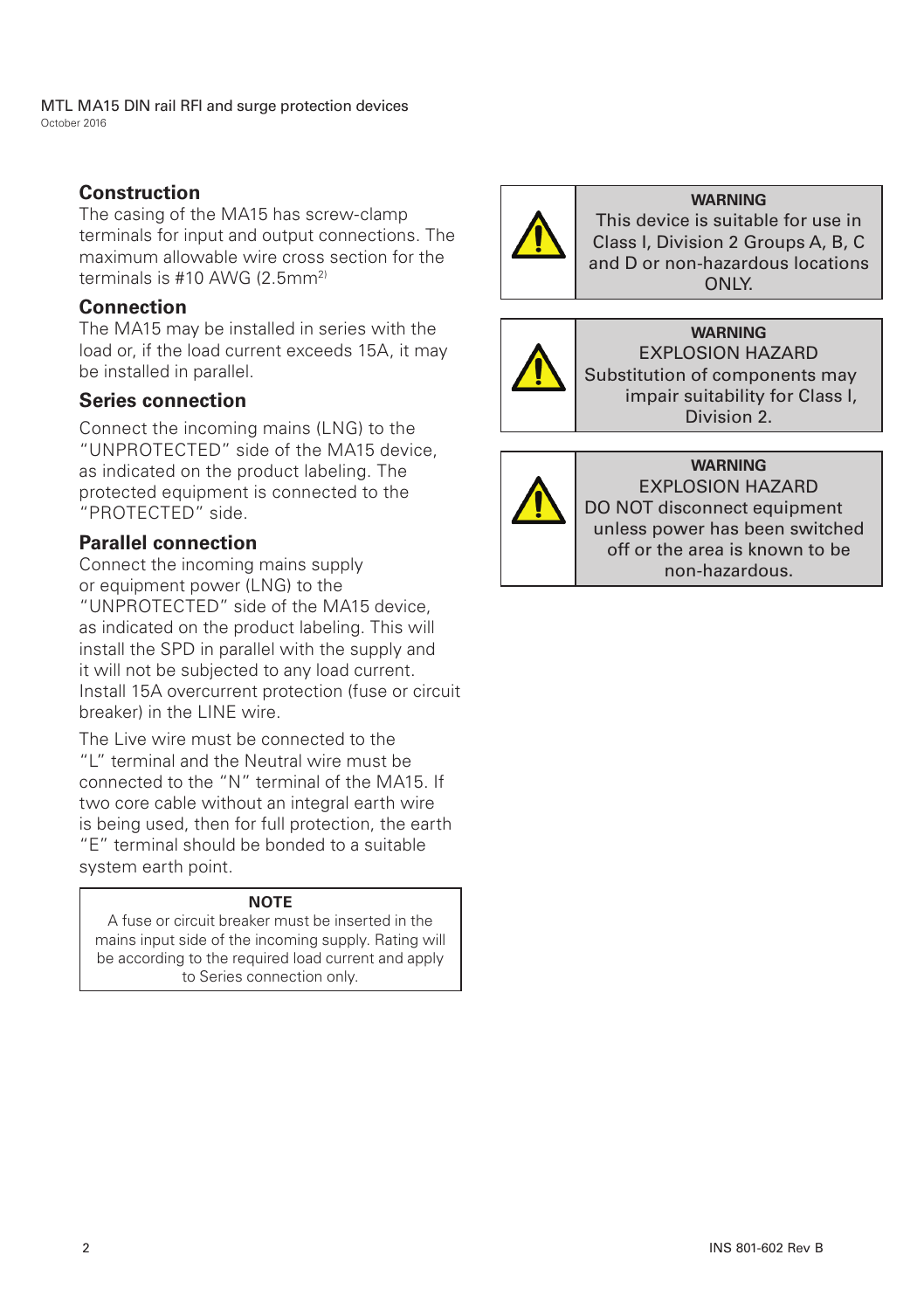MTL MA15 DIN rail RFI and surge protection devices October 2016

## **IMPORTANT SAFETY INFORMATION**

To avoid risk of shock or fire, which can be caused by incorrect wiring or regulation, whenever installing mains surge protection devices, the safety procedures must be followed.

Suitably qualified personnel should carry out all installation.

- 1. Always isolate supply before installing or removing any connections.
- 2. The maximum rating of fuse/circuit breakers must not exceed the lower of:
	- a. The maximum value specified for the surge protection device.
	- b. The power supply short circuit current.
	- c. The maximum rating of equipment protected by the surge protection device.

**Examples:** For an in-line surge protection device with maximum specified through or line current of 15A,

- a. Connected to a 30A power supply Protect with 15A maximum.
- b. Connected to a 8.5A UPS or standby generator - Protect at 5A (A, 1.7 is the usual safety margin of fuses).
- c. Connected to equipment rated at 5A maximum - Protect at 5A maximum.
- Correct polarity of live, neutral and earth (L,N,E) is essential. Check both at SPD and source of supply.
- The supply voltage must be less than the maximum working voltage of the SPD. Pay particular attention to UPS and standby generator regulation and neutral earth bond.

### **NOTE**

Ensure that surge protection devices are removed before performing insulation or flash tests on equipment.

## **MAINTENANCE**

The lifetime of the MA15 is dependent on the number of surges experienced; however, the unit will typically provide maintenance-free protection over a twenty year period.

In the event of a surge exceeding the device ratings, the unit is designed to fail-safe, due to the secondary protection elements. The equipment, therefore, remains protected.

#### **NOTE**

The MA15 is designed to limit the voltage that can occur both line-line and line-earth. Any system insulation test should be carried out with the MA15 disconnected from the circuit.